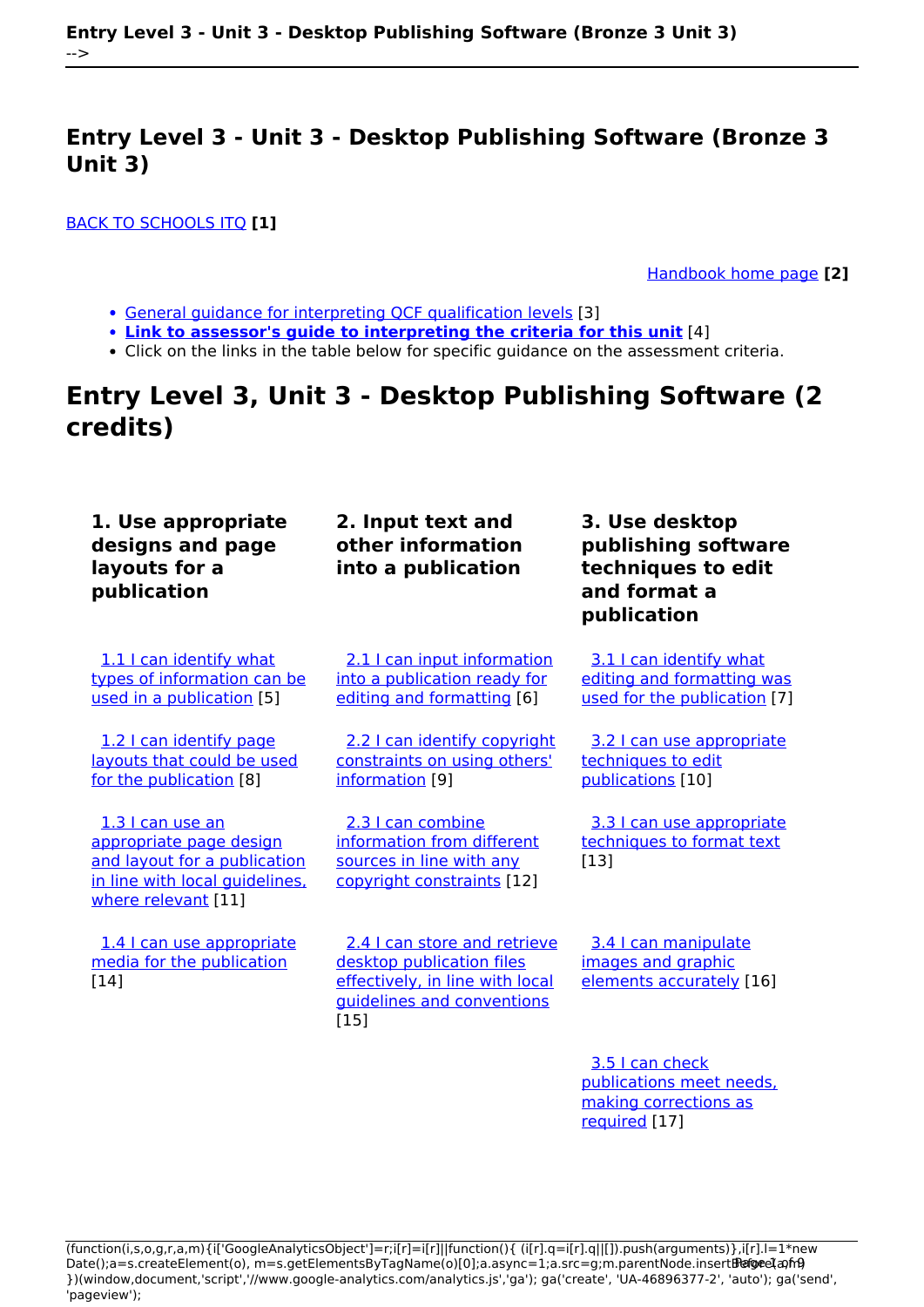# **Links to ITQ units**

| <b>Entry Level</b>                                                                                          | Level 1                                                                                    | Level 2                                                                             | Level 3                                                                                   |
|-------------------------------------------------------------------------------------------------------------|--------------------------------------------------------------------------------------------|-------------------------------------------------------------------------------------|-------------------------------------------------------------------------------------------|
| <b>Entry Level 1, Unit</b><br>1 - Improving<br><b>Productivity Using IT</b><br>(1 credit) [19]              | <b>Level 1, Unit 1 -</b><br>Improving<br><b>Productivity Using IT</b><br>(3 credits) [20]  | Level 2, Unit 1 -<br>Improving<br><b>Productivity Using IT</b><br>(4 credits) [21]  | <b>Level 3, Unit 1 -</b><br>Improving<br><b>Productivity Using IT</b><br>(5 credits) [22] |
| <b>Entry Level 2, Unit</b><br>1 - Improving<br><b>Productivity Using IT</b><br>(2 credits) [23]             | <b>Level 1, Unit 2 -</b><br><b>Website Software (3)</b><br>credits) [24]                   | <b>Level 2, Unit 2 -</b><br><b>Website Software (4)</b><br>credits) [25]            | Level 3, Unit 2 -<br><b>Website Software (5)</b><br>credits) [26]                         |
| <b>Entry Level 2, Unit</b><br>2 - Using ICT to<br>Select and<br>Exchange<br>Information (2<br>credits) [27] | <b>Level 1, Unit 3 -</b><br><b>Using Collaborative</b><br>Technologies (3<br>credits) [28] | Level 2, Unit 3 -<br><b>Using Collaborative</b><br>Technologies (4<br>credits) [29] | Level 3, Unit 3 -<br><b>Using Collaborative</b><br>Technologies (6<br>credits) [30]       |
| <b>Entry Level 2, Unit</b><br>3 - Online Basics (2<br>credits) [31]                                         | Level 1, Unit 4 - IT<br><b>Security for Users (1</b><br>credit) [32]                       | Level 2, Unit 4 - IT<br><b>Security for Users (2)</b><br>credits) [33]              | <b>Level 3, Unit 4 - IT</b><br><b>Security for Users (3)</b><br>credits) [34]             |
| Entry Level 2, Unit<br>4-Desktop<br><b>Publishing Software</b><br>(2 credits) [35]                          | Level 1. Unit 5 -<br>Spreadsheet<br>Software (3 credits)<br>$[36]$                         | Level 2, Unit 5 -<br>Spreadsheet<br>Software (4 credits)<br>[37]                    | Level 3, Unit 5 -<br>Spreadsheet<br>Software (6 credits)<br>$[38]$                        |
| <b>Entry Level 2, Unit</b><br>5 - Using ICT: Safe<br><b>Working Practices (1)</b><br>credit) [39]           | Level 1, Unit 6 -<br><b>Specialist Software</b><br>(2 credits) [40]                        | Level 2, Unit 6 -<br><b>Specialist software</b><br>(3 credits) [41]                 | Level 3, Unit 6 -<br><b>Specialist Software</b><br>(4 credits) [42]                       |
| <b>Entry Level 2, Unit</b><br>6 - Using ICT in the<br>Workplace (3<br>credits) [43]                         | Level 1, Unit 7 -<br><b>Word Processing (3)</b><br>credits) [44]                           | Level 2, Unit 7 -<br>Word processing (4)<br>credits) [45]                           | Level 3, Unit 7 -<br><b>Word Processing</b><br>Software (6 credits)<br>$[46]$             |
| <b>Entry Level 2, Unit</b><br>7 - Imaging<br>software (2 credits)<br>$[47]$                                 | Level 1, Unit 8 -<br>Using the Internet<br>(3 credits) [48]                                | Level 2, Unit 8 -<br>Using the internet<br>(4 credits) [49]                         | Level 3, Unit 8 -<br>Using the Internet<br>(5 credits) [50]                               |
| <b>Entry Level 2, Unit</b><br>8 - Using ICT<br>Equipment in a<br><b>Work Place (2)</b><br>credits) [51]     | Level 1, Unit 9 -<br><b>Drawing and</b><br>planning (2 credits)<br>$[52]$                  | Level 2, Unit 9 -<br><b>Drawing and</b><br>planning (3 credits)<br>[53]             | Level 3, Unit 9 -<br><b>Drawing and</b><br><b>Planning Software</b><br>(4 credits) [54]   |
| <b>Entry Level 2, Unit</b><br>9 - Using Word<br><b>Processing Software</b><br>(2 credits) [55]              | Level 1, Unit 10 -<br>Presentation<br>Software (3 credits)<br>$[56]$                       | Level 2, Unit 10 -<br>Presentation<br>software (4 credits)<br>$[57]$                | Level 3, Unit 10 -<br>Presentation<br>Software (6 credits)<br>$[58]$                      |

(function(i,s,o,g,r,a,m){i['GoogleAnalyticsObject']=r;i[r]=i[r]||function(){ (i[r].q=i[r].q||[]).push(arguments)},i[r].l=1\*new Date();a=s.createElement(o), m=s.getElementsByTagName(o)[0];a.async=1;a.src=g;m.parentNode.insert**Bෂ@e**ද?aກກ })(window,document,'script','//www.google-analytics.com/analytics.js','ga'); ga('create', 'UA-46896377-2', 'auto'); ga('send', 'pageview'); Paggre2a, nA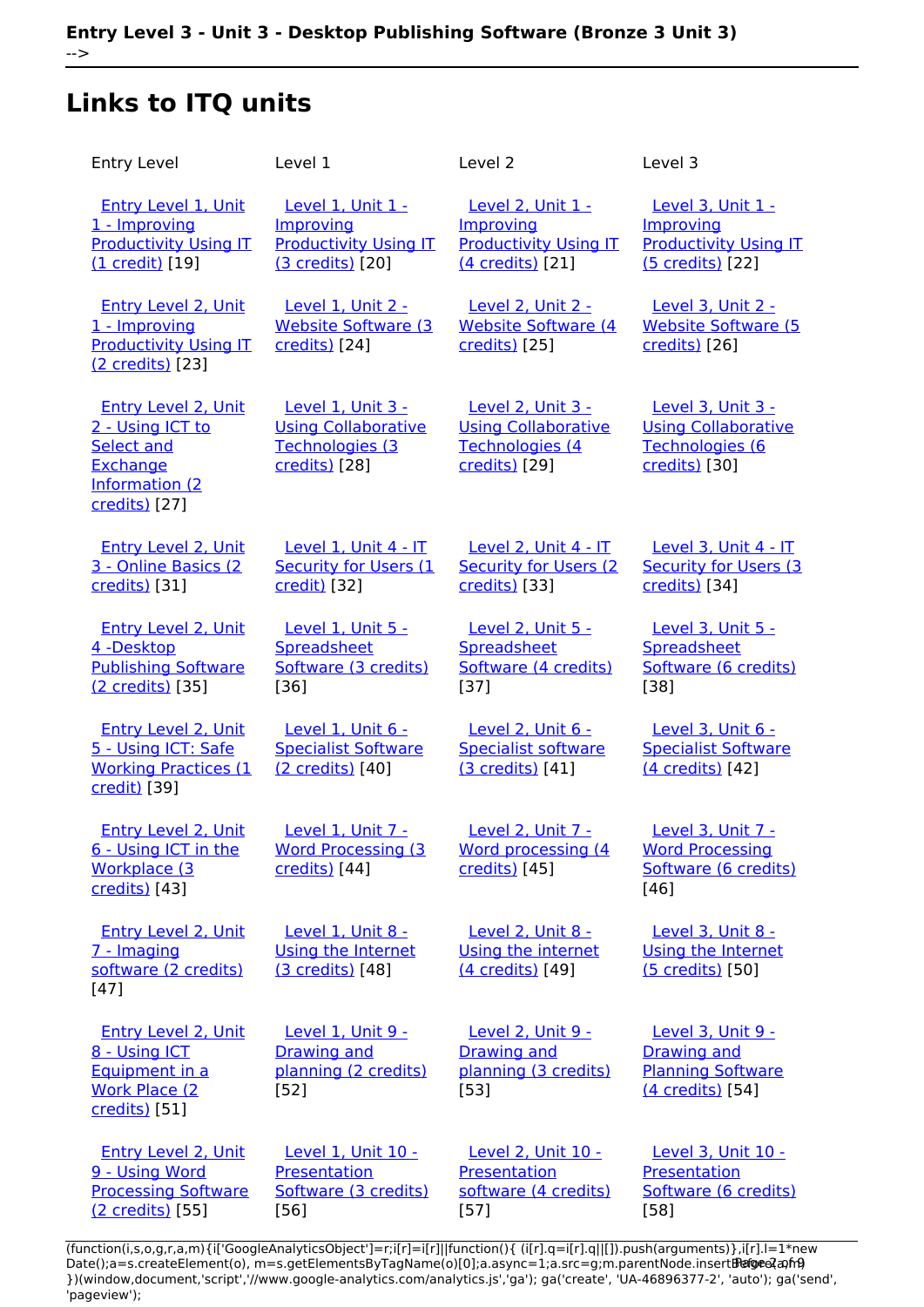[Entry Level 2, Unit](https://theingots.org/community/siel2u10) [10 - ICT for](https://theingots.org/community/siel2u10) [Employment \(1](https://theingots.org/community/siel2u10) [credit\)](https://theingots.org/community/siel2u10) [59]

 [Entry Level 2, Unit](https://theingots.org/community/siel2u11) [11 - Audio and](https://theingots.org/community/siel2u11) [Video Software \(2](https://theingots.org/community/siel2u11) [credits\)](https://theingots.org/community/siel2u11) [63]

 [Entry Level 2, Unit](https://theingots.org/community/siel2u12) [12 - Presentation](https://theingots.org/community/siel2u12) [Software \(2 credits\)](https://theingots.org/community/siel2u12) [67]

 [Entry Level 3, Unit](https://theingots.org/community/siel3u1) [1 - Improving](https://theingots.org/community/siel3u1) [Productivity Using IT](https://theingots.org/community/siel3u1) [\(3 credits\)](https://theingots.org/community/siel3u1) [71]

 [Entry Level 3, Unit](https://theingots.org/community/siel3u2) [2 - Online Basics \(1](https://theingots.org/community/siel3u2) [credit\)](https://theingots.org/community/siel3u2) [75]

 [Entry Level 3, Unit](https://theingots.org/community/siel3u3) [3 - Desktop](https://theingots.org/community/siel3u3) [Publishing Software](https://theingots.org/community/siel3u3) [\(2 credits\)](https://theingots.org/community/siel3u3) [79]

 [Entry Level 3, Unit](https://theingots.org/community/siel3u_noprogression_1169) [4 - Displaying](https://theingots.org/community/siel3u_noprogression_1169) [Information Using](https://theingots.org/community/siel3u_noprogression_1169) [ICT \(3 credits\)](https://theingots.org/community/siel3u_noprogression_1169) [83]

 [Entry Level 3, Unit](https://theingots.org/community/siel3u5) [5 - Using ICT to Find](https://theingots.org/community/siel3u5) [Information \(3](https://theingots.org/community/siel3u5) [credits\)](https://theingots.org/community/siel3u5) [87]

 [Entry Level 3, Unit](https://theingots.org/community/siel3u6) [6 - Communicating](https://theingots.org/community/siel3u6) [Information Using](https://theingots.org/community/siel3u6) [ICT \(3 credits\)](https://theingots.org/community/siel3u6) [91]

 [Entry Level 3, Unit](https://theingots.org/community/siel3u7) [7 - Producing Charts](https://theingots.org/community/siel3u7) [Using ICT \(3 credits\)](https://theingots.org/community/siel3u7) [95]

 [Entry Level 3, Unit](https://theingots.org/community/siel3u4) [8 - IT Security for](https://theingots.org/community/siel3u4) [users \(1 credit\)](https://theingots.org/community/siel3u4) [99]

 [Entry Level 3, Unit](https://theingots.org/community/siel3u10) [10 - Presentation](https://theingots.org/community/siel3u10)

 [Level 1, Unit 11 -](https://theingots.org/community/sil1u11) [Database Software](https://theingots.org/community/sil1u11) [\(3 credits\)](https://theingots.org/community/sil1u11) [60]

 [Level 1, Unit 12 -](https://theingots.org/community/sil1u12) [Desktop Publishing](https://theingots.org/community/sil1u12) [Software \(3 credits\)](https://theingots.org/community/sil1u12) [64]

 [Level 1, Unit 13 -](https://theingots.org/community/sil1u13) [Using Email \(2](https://theingots.org/community/sil1u13) [credits\)](https://theingots.org/community/sil1u13) [68]

 [Level 1, Unit 14 -](https://theingots.org/community/sil1U14) [Audio Software \(2](https://theingots.org/community/sil1U14) [credits\)](https://theingots.org/community/sil1U14) [72]

 [Level 1, Unit 15 -](https://theingots.org/community/sil1u15) [Imaging Software \(3](https://theingots.org/community/sil1u15) [credits\)](https://theingots.org/community/sil1u15) [76]

 [Level 1, Unit 16 -](https://theingots.org/community/sil1u16) [IT Communication](https://theingots.org/community/sil1u16) [Fundamentals \(2](https://theingots.org/community/sil1u16) [credits\)](https://theingots.org/community/sil1u16) [80]

 [Level 1, Unit 17 -](https://theingots.org/community/sil1u17) [Video Software \(2](https://theingots.org/community/sil1u17) [credits\)](https://theingots.org/community/sil1u17) [84]

 [Level 1, Unit 18 -](https://theingots.org/community/sil1u18) [IT Software](https://theingots.org/community/sil1u18) [Fundamentals \(3](https://theingots.org/community/sil1u18) [credits\)](https://theingots.org/community/sil1u18) [88]

 [Level 1, Unit 19 -](https://theingots.org/community/sil1u19) [IT User](https://theingots.org/community/sil1u19) [Fundamentals \(3](https://theingots.org/community/sil1u19) [credits\)](https://theingots.org/community/sil1u19) [92]

 [Level 1, Unit 20 -](https://theingots.org/community/sil1u20) [Using Mobile IT](https://theingots.org/community/sil1u20) [Devices \(2 credits\)](https://theingots.org/community/sil1u20) [96]

[Level 1, Unit 21 -](https://theingots.org/community/sil1u21) [Data Management](https://theingots.org/community/sil1u21) [Software \(2 credits\)](https://theingots.org/community/sil1u21) [100]

 [Level 1, Unit 22-](https://theingots.org/community/sil1u22) [Understanding the](https://theingots.org/community/sil1u22)

 [Level 2, Unit 11 -](https://theingots.org/community/sil2u11) [Database software](https://theingots.org/community/sil2u11) [\(4 credits\)](https://theingots.org/community/sil2u11) [61]

 [Level 2, Unit 12 -](https://theingots.org/community/sil2u12) [Desktop Publishing](https://theingots.org/community/sil2u12) [Software \(4 credits\)](https://theingots.org/community/sil2u12) [65]

 [Level 2, Unit 13 -](https://theingots.org/community/sil2u13) [Using Email \(3](https://theingots.org/community/sil2u13) [credits\)](https://theingots.org/community/sil2u13) [69]

 [Level 2, Unit 14 -](https://theingots.org/community/sil2u14) [Audio Software \(3](https://theingots.org/community/sil2u14) [credits\)](https://theingots.org/community/sil2u14) [73]

 [Level 2, Unit 15 -](https://theingots.org/community/sil2u15) [Imaging Software \(4](https://theingots.org/community/sil2u15) [credits\)](https://theingots.org/community/sil2u15) [77]

 [Level 2, Unit 16 -](https://theingots.org/community/sil2u16) [IT Communication](https://theingots.org/community/sil2u16) [Fundamentals \(2](https://theingots.org/community/sil2u16) [credits\)](https://theingots.org/community/sil2u16) [81]

 [Level 2, Unit 17 -](https://theingots.org/community/sil2u17) [Video Software \(3](https://theingots.org/community/sil2u17) [credits\)](https://theingots.org/community/sil2u17) [85]

 [Level 2, Unit 18 -](https://theingots.org/community/sil2u18) [IT Software](https://theingots.org/community/sil2u18) [Fundamentals \(3](https://theingots.org/community/sil2u18) [credits\)](https://theingots.org/community/sil2u18) [89]

 [Level 2, Unit 19 -](https://theingots.org/community/sil2u19) [IT User](https://theingots.org/community/sil2u19) [Fundamentals \(3](https://theingots.org/community/sil2u19) [credits\)](https://theingots.org/community/sil2u19) [93]

 [Level 2, Unit 20 -](https://theingots.org/community/sil2u20) [Using Mobile IT](https://theingots.org/community/sil2u20) [Devices \(2 credits\)](https://theingots.org/community/sil2u20) [97]

 [Level 2, Unit 21 -](https://theingots.org/community/sil2u21) [Data Management](https://theingots.org/community/sil2u21) [Software \(3 credits\)](https://theingots.org/community/sil2u21) [101]

 [Level 2, Unit 22](https://theingots.org/community/sil2u22) [-Understanding the](https://theingots.org/community/sil2u22)

 [Level 3, Unit 11 -](https://theingots.org/community/sil3u11) [Database Software](https://theingots.org/community/sil3u11) [\(6 credits\)](https://theingots.org/community/sil3u11) [62]

 [Level 3, Unit 12 -](https://theingots.org/community/sil3u12) [Desktop Publishing](https://theingots.org/community/sil3u12) [Software \(5 credits\)](https://theingots.org/community/sil3u12) [66]

 [Level 3, Unit 13 -](https://theingots.org/community/sil3u13) [Using Email \(3](https://theingots.org/community/sil3u13) [credits\)](https://theingots.org/community/sil3u13) [70]

 [Level 3, Unit 14 -](https://theingots.org/community/sil3u14) [Audio Software \(4](https://theingots.org/community/sil3u14) [credits\)](https://theingots.org/community/sil3u14) [74]

 [Level 3, Unit 15 -](https://theingots.org/community/sil3u15) [Imaging Software \(5](https://theingots.org/community/sil3u15) [credits\)](https://theingots.org/community/sil3u15) [78]

 [Level 3, Unit 17 -](https://theingots.org/community/sil3u17) [Video Software \(4](https://theingots.org/community/sil3u17) [credits\)](https://theingots.org/community/sil3u17) [82]

 [Level 3, Unit 23 -](https://theingots.org/community/sil3u23) [Multimedia Software](https://theingots.org/community/sil3u23) [\(6 credits\)](https://theingots.org/community/sil3u23) [86]

 [Level 3, Unit 24 -](https://theingots.org/community/sil3u24) [Additive](https://theingots.org/community/sil3u24) [Manufacture \(6](https://theingots.org/community/sil3u24) [credits\)](https://theingots.org/community/sil3u24) [90]

 [Level 3, Unit 27 -](https://theingots.org/community/sil3u27) [Design Software \(5](https://theingots.org/community/sil3u27) [credits\)](https://theingots.org/community/sil3u27) [94]

 [Level 3, Unit 28 -](https://theingots.org/community/sil3U28) [Optimise IT System](https://theingots.org/community/sil3U28) [Performance \(5](https://theingots.org/community/sil3U28) [credits\)](https://theingots.org/community/sil3U28) [98]

 [Level 3, Unit 29 -](https://theingots.org/community/sil3u29) [Set Up an IT System](https://theingots.org/community/sil3u29) [\(5 credits\)](https://theingots.org/community/sil3u29) [102]

 [Level 3, Unit 32 -](https://theingots.org/community/sil3u32) [Computerised](https://theingots.org/community/sil3u32)

[\(function\(i,s,o,g,r,a,m\){i\['GoogleAnalyticsObject'\]=r;i\[r\]=i\[r\]||function\(\){ \(i\[r\].q=i\[r\].q||\[\]\).push\(arguments\)},i\[r\].l=1\\*new](https://theingots.org/community/siel3u10) Date();a=s.createElement(o), m=s.getElementsByTagName(o)[0];a.async=1;a.src=g;m.parentNode.insertBeforea3aภfr9 [}\)\(window,document,'script','//www.google-analytics.com/analytics.js','ga'\); ga\('create', 'UA-46896377-2', 'auto'\); ga\('send',](https://theingots.org/community/siel3u10) ['pageview'\);](https://theingots.org/community/siel3u10)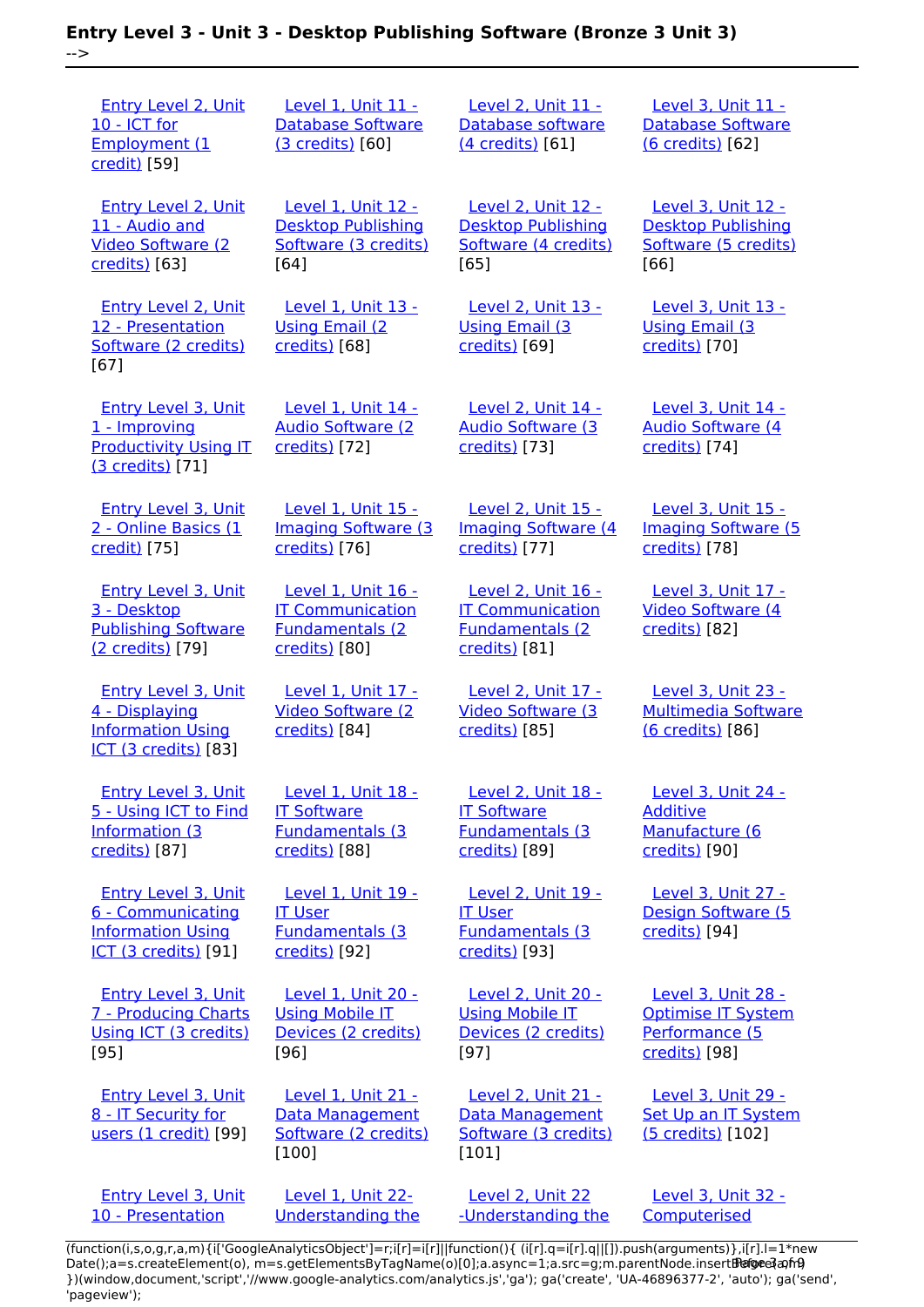| software (2 credits)<br>[103]                                                                              | social and<br>environmental<br>impact of<br>architecture and<br>construction (3<br>credits) [104] | social and<br>environmental<br>impact of<br>architecture and<br>construction (4<br>credits) [105] | <b>Accounting</b><br>Software (5 credits)<br>[106]                                                                              |
|------------------------------------------------------------------------------------------------------------|---------------------------------------------------------------------------------------------------|---------------------------------------------------------------------------------------------------|---------------------------------------------------------------------------------------------------------------------------------|
| <b>Entry Level 3, Unit</b><br>15 - Imaging<br>Software (2 credits)<br>$[107]$                              | <b>Level 1, Unit 23 -</b><br><b>Multimedia Software</b><br>(3 credits) [108]                      | Level 2, Unit 23 -<br><b>Multimedia Software</b><br>(4 credits) [109]                             | Level 3, Unit 33 -<br><b>Application</b><br><b>Development Using</b><br>Project<br>Management<br>Methods (6 credits)<br>$[110]$ |
| Entry Level 3, Unit<br>20 - Introduction to<br><b>Using mobile IT</b><br>devices (2 credits)<br>[111]      | Level 1. Unit 24 -<br><b>Additive</b><br>Manufacture (3<br>credits) [112]                         | Level 2. Unit 24 -<br><b>Additive</b><br>Manufacture (3<br>credits) [113]                         | Level 3. Unit 37 -<br><b>Internet of Things (6</b><br>credits) [114]                                                            |
| <b>Entry Level 3, Unit</b><br>25 - Developing<br><b>Computer Games</b><br>and Puzzles (3<br>credits) [115] | Level 1, Unit 25 -<br>Developing<br><b>Computer Games</b><br>and Puzzles (4<br>credits) [116]     | Level 2, Unit 25 -<br>Developing<br><b>Computer Games</b><br>and Puzzles (4<br>credits) [117]     | Level 3, Unit 40 -<br><b>Cloud Based</b><br><b>Services and</b><br><b>Applications (5</b><br>credits) [118]                     |
| <b>Entry Level 3, Unit</b><br>26 - Computer<br><b>Games</b><br>Development (3<br>credits) [119]            | Level 1, Unit 26 -<br><b>Computer Games</b><br>Development (3<br>credits) [120]                   | Level 2, Unit 26 -<br><b>Computer Games</b><br>Development (4<br>credits) [121]                   | Level 3, Unit 41 -<br><b>Cloud Based</b><br><b>Systems and</b><br>Security (5 credits)<br>[122]                                 |
| <b>Entry Level 3, Unit</b><br>28 - Personal<br>information<br>management<br>software (1 credit)<br>[123]   | Level 1, Unit 27 -<br>Design Software (3<br>credits) [124]                                        | Level 2, Unit 27 -<br>Design Software (4)<br>credits) [125]                                       | Level 3, Unit 42 -<br>Undertaking a<br><b>RealWorld Project (5</b><br>credits) [126]                                            |
|                                                                                                            | Level 1, Unit 28 -<br><b>Optimise IT System</b><br>Performance (2)<br>credits) [127]              | Level 2, Unit 28 -<br><b>Optimise IT System</b><br>Performance (4<br>credits) [128]               | Level 3, Unit 44 -<br><b>Bespoke Software</b><br>(4 credits) [129]                                                              |
|                                                                                                            | Level 1, Unit 29 -<br>Set Up an IT System<br>(3 credits) [130]                                    | <b>Level 2, Unit 29 -</b><br>Set Up an IT System<br>(4 credits) [131]                             | Level 3, Unit 57 -<br>Networking<br><b>Fundamentals (5</b><br>credits) [132]                                                    |
|                                                                                                            | Level 1, Unit 30 -<br>CAD (3 credits)<br>[133]                                                    | <b>Level 2, Unit 30 -</b><br>CAD (3 credits)<br>$[134]$                                           | Level 3, Unit 60 -<br>Cisco CCNA 1-<br>Introduction to<br>Networks (6 credits)<br>[135]                                         |
|                                                                                                            | <b>Level 1. Unit 31 -</b>                                                                         | <b>Level 2. Unit 32 -</b>                                                                         | Level 3. Unit 61 -                                                                                                              |

[\(function\(i,s,o,g,r,a,m\){i\['GoogleAnalyticsObject'\]=r;i\[r\]=i\[r\]||function\(\){ \(i\[r\].q=i\[r\].q||\[\]\).push\(arguments\)},i\[r\].l=1\\*new](https://theingots.org/community/sil1u31) Date();a=s.createElement(o), m=s.getElementsByTagName(o)[0];a.async=1;a.src=g;m.parentNode.insert**Bෂ@e4**a,m9 [}\)\(window,document,'script','//www.google-analytics.com/analytics.js','ga'\); ga\('create', 'UA-46896377-2', 'auto'\); ga\('send',](https://theingots.org/community/sil1u31) ['pageview'\);](https://theingots.org/community/sil1u31) Page 4 of 9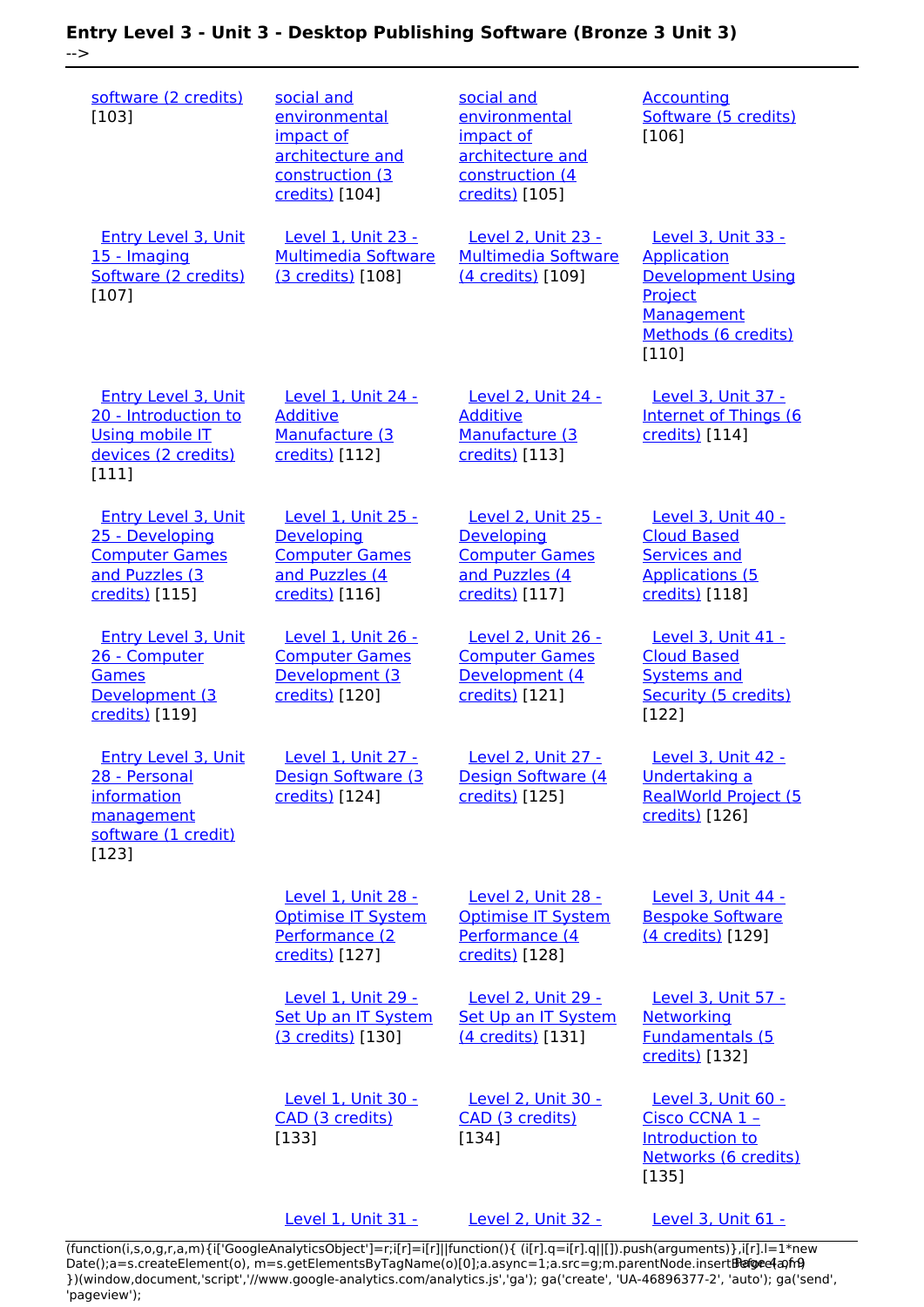| <b>Internet Safety for</b><br>IT users (3 credits)<br>[136]                                                 | Computerised<br><b>Accounting</b><br>Software (3 credits)<br>[137]                                                            | Cisco CCNA 2 -<br><b>Routing and</b><br>Switching (6 credits)<br>[138]                     |
|-------------------------------------------------------------------------------------------------------------|-------------------------------------------------------------------------------------------------------------------------------|--------------------------------------------------------------------------------------------|
| <b>Level 1. Unit 32 -</b><br>Computerised<br><b>Accounting</b><br>Software (2 credits)<br>[139]             | Level 2. Unit 33 -<br><b>Application</b><br><b>Development Using</b><br>Project<br>Management<br>Methods (4 credits)<br>[140] | Level 3, Unit 62 -<br>Cisco CCNA 3 -<br><b>Scaling Networks (6</b><br>credits) [141]       |
| Level 1, Unit 36 -<br><b>Financial Modelling</b><br>(3 credits) [142]                                       | Level 2, Unit 34 -<br>Developing skills for<br>project<br>management (4<br>credits) [143]                                     | Level 3, Unit 63 -<br>Cisco CCNA 4 -<br>Connecting<br>Networks (6 credits)<br>[144]        |
| Level 1, Unit 50 -<br>Developing skills for<br>remote working (3<br>credits) [145]                          | Level 2, Unit 35 -<br><b>Using Project</b><br><b>Management</b><br>Software (4 credits)<br>[146]                              | Level 3, Unit 64 -<br>Cisco - CCNA<br>Security (6 credits)<br>[147]                        |
| Level 1. Unit 51 -<br><b>Effectiveness</b><br>communication<br>using remote<br>systems (4 credits)<br>[148] | Level 2. Unit 50 -<br>Developing skills for<br>remote working (3<br>credits) [149]                                            | Level 3. Unit 65 -<br>$Cisco -$<br>CyberSecurity<br><b>Essentials (6</b><br>credits) [150] |
| Level 1. Unit 102 -<br><b>Digital Editing and</b><br>Publishing (4<br>credits) [151]                        | Level 2. Unit 51 -<br><b>Effectiveness</b><br>communication<br>using remote<br>systems (4 credits)<br>[152]                   | Level 3. Unit 66 -<br>Cisco - IT Essentials<br>(6 credits) [153]                           |
| Level 1. Unit 103 -<br>Digital Modelling (4<br>credits) [154]                                               | DELLevel 2. Unit<br>70 - Understanding<br>of Cyber Security<br>and Online Threats<br>(3 credits) [155]                        | Level 3. Unit 67 -<br>Cisco - Networking<br><b>Essentials (6</b><br>credits) [156]         |
| Level 1, Unit 105 -<br><b>Digital Design and</b><br>Graphics (4 credits)<br>[157]                           | DELLevel 2, Unit<br>71 - Analysing and<br><b>Evaluating Cyber</b><br>Threats (3 credits)<br>[158]                             |                                                                                            |
|                                                                                                             | DELLevel 2, Unit<br>72 - Applying and<br><b>Deploying Security</b><br><b>Tools and Best</b><br>Practice (3 credits)           |                                                                                            |

(function(i,s,o,g,r,a,m){i['GoogleAnalyticsObject']=r;i[r]=i[r]||function(){ (i[r].q=i[r].q||[]).push(arguments)},i[r].l=1\*new Date();a=s.createElement(o), m=s.getElementsByTagName(o)[0];a.async=1;a.src=g;m.parentNode.insert**Before**e{a,mf} })(window,document,'script','//www.google-analytics.com/analytics.js','ga'); ga('create', 'UA-46896377-2', 'auto'); ga('send', 'pageview'); Pangredan fra

[159]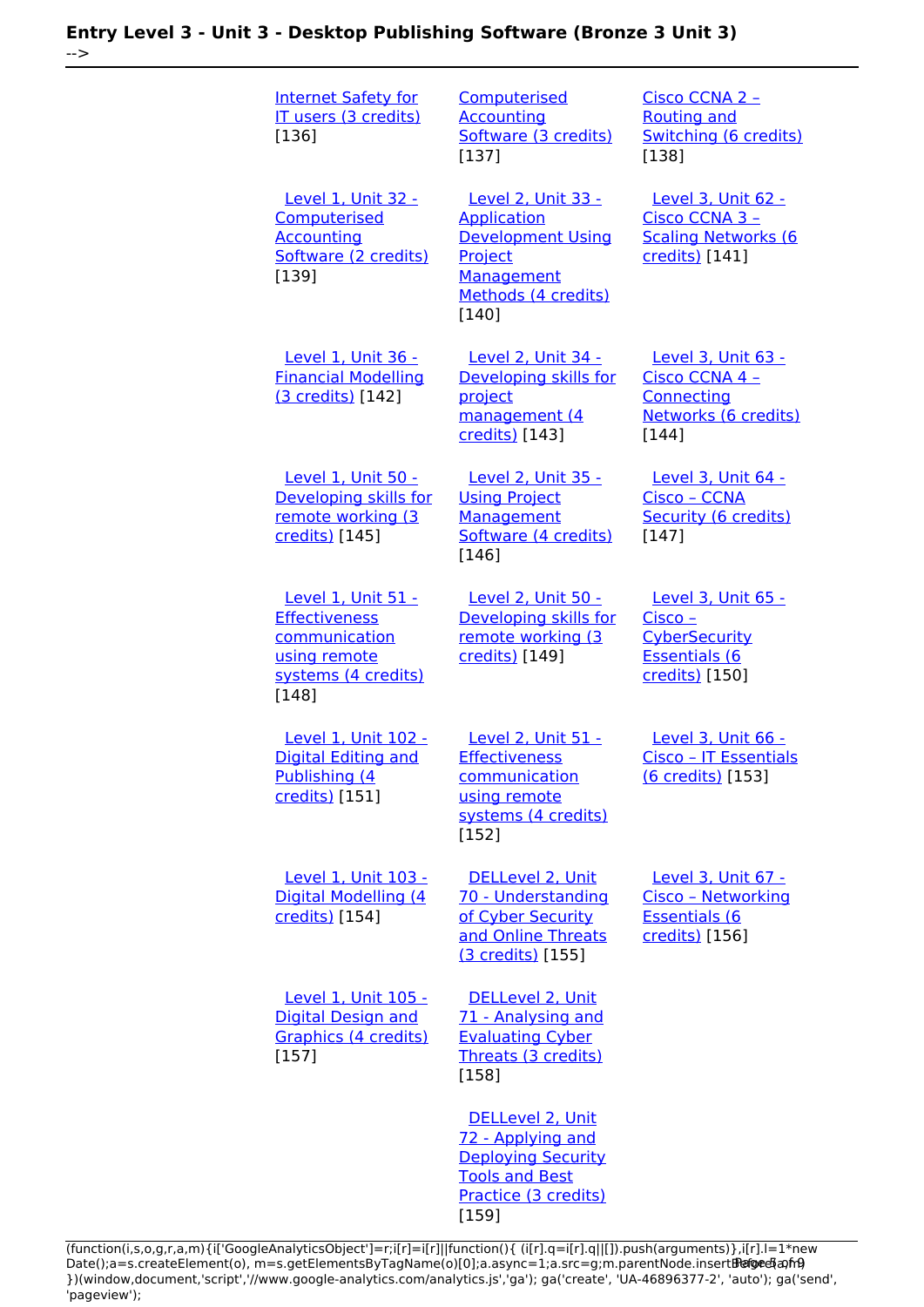[DELLevel 2, Unit](https://theingots.org/community/sil2u73) [73 - Extended](https://theingots.org/community/sil2u73) [Project: Securing](https://theingots.org/community/sil2u73) [and Defending](https://theingots.org/community/sil2u73) [Online Systems \(6](https://theingots.org/community/sil2u73) [credits\)](https://theingots.org/community/sil2u73) [160] [Level 2, Unit 80 -](https://theingots.org/community/sil2u80) [Digital Tools and](https://theingots.org/community/sil2u80) [Best Practice for](https://theingots.org/community/sil2u80) **[Project](https://theingots.org/community/sil2u80)** [Management \(5](https://theingots.org/community/sil2u80) [credits\)](https://theingots.org/community/sil2u80) [161] [Level 2, Unit 81 -](https://theingots.org/community/sil2u81) [Digital Safety and](https://theingots.org/community/sil2u81) **[Security Policies](https://theingots.org/community/sil2u81)** [and Procedures \(4](https://theingots.org/community/sil2u81) [credits\)](https://theingots.org/community/sil2u81) [162] [Level 2, Unit 82 -](https://theingots.org/community/sil2u82) [Digital Editing and](https://theingots.org/community/sil2u82) [Publishing \(3](https://theingots.org/community/sil2u82) [credits\)](https://theingots.org/community/sil2u82) [163] [Level 2, Unit 83 -](https://theingots.org/community/sil2u83) [Digital Design and](https://theingots.org/community/sil2u83) [Graphics \(3 credits\)](https://theingots.org/community/sil2u83) [164] [Level 2, Unit 84 -](https://theingots.org/community/sil2u84)

[Digital Modelling](https://theingots.org/community/sil2u84) [and Data](https://theingots.org/community/sil2u84) [Management \(3](https://theingots.org/community/sil2u84) [credits\)](https://theingots.org/community/sil2u84) [165]

 [Level 2, Unit 85 -](https://theingots.org/community/sil2u85) [Virtual Reality and](https://theingots.org/community/sil2u85) [the Development](https://theingots.org/community/sil2u85) [Life Cycle \(4 credits\)](https://theingots.org/community/sil2u85) [166]

**Source URL:** https://theingots.org/community/siel3u3

#### **Links**

[1] https://theingots.org/community/ITQ\_unit\_development

[2] https://theingots.org/community/handbook2

[3] https://theingots.org/community/QCF\_levels

[4] https://theingots.org/community/SIEL3U3X

[5] https://theingots.org/community/siel3u3x#1.1

[6] https://theingots.org/community/siel3u3x#2.1

(function(i,s,o,g,r,a,m){i['GoogleAnalyticsObject']=r;i[r]=i[r]||function(){ (i[r].q=i[r].q||[]).push(arguments)},i[r].l=1\*new Date();a=s.createElement(o), m=s.getElementsByTagName(o)[0];a.async=1;a.src=g;m.parentNode.insertBefore&aภfr9 })(window,document,'script','//www.google-analytics.com/analytics.js','ga'); ga('create', 'UA-46896377-2', 'auto'); ga('send', 'pageview');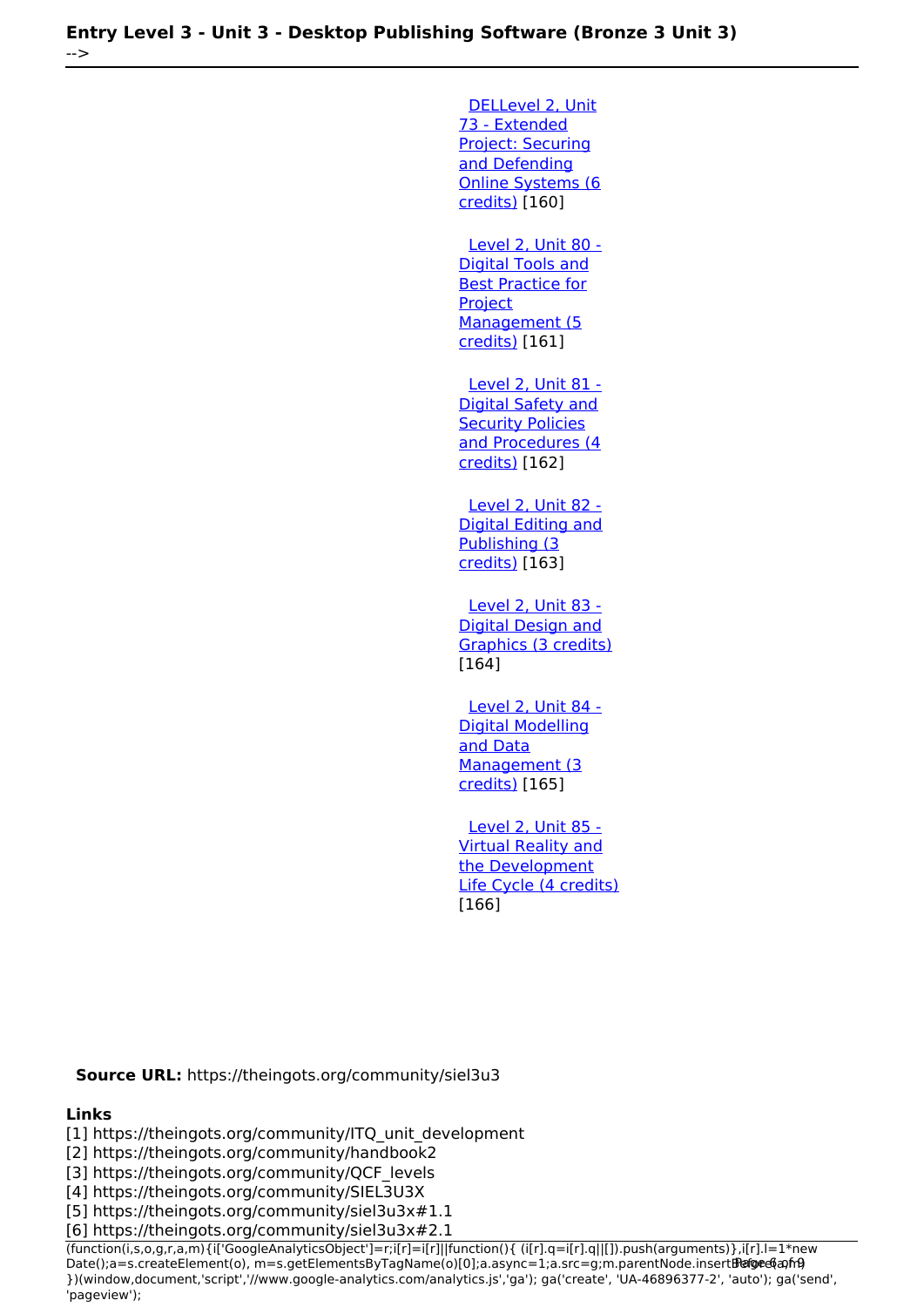[7] https://theingots.org/community/siel3u3x#3.1 [8] https://theingots.org/community/siel3u3x#1.2 [9] https://theingots.org/community/siel3u3x#2.2 [10] https://theingots.org/community/siel3u3x#3.2 [11] https://theingots.org/community/siel3u3x#1.3 [12] https://theingots.org/community/siel3u3x#2.3 [13] https://theingots.org/community/siel3u3x#3.3 [14] https://theingots.org/community/siel3u3x#1.4 [15] https://theingots.org/community/siel3u3x#2.4 [16] https://theingots.org/community/siel3u3x#3.4 [17] https://theingots.org/community/siel3u3x#3.5 [18] https://theingots.org/community/siel3u3i [19] https://theingots.org/community/siel1u1 [20] https://theingots.org/community/sil1u1 [21] https://theingots.org/community/sil2u1 [22] https://theingots.org/community/sil3u1 [23] https://theingots.org/community/siel2u1 [24] https://theingots.org/community/sil1u2 [25] https://theingots.org/community/sil2u2 [26] https://theingots.org/community/sil3u2 [27] https://theingots.org/community/siel2u2 [28] https://theingots.org/community/sil1u3 [29] https://theingots.org/community/sil2u3 [30] https://theingots.org/community/sil3u3 [31] https://theingots.org/community/siel2u3 [32] https://theingots.org/community/sil1u4 [33] https://theingots.org/community/sil2u4 [34] https://theingots.org/community/sil3u4 [35] https://theingots.org/community/siel2u4 [36] https://theingots.org/community/sil1u5 [37] https://theingots.org/community/sil2u5 [38] https://theingots.org/community/sil3u5 [39] https://theingots.org/community/siel2u5 [40] https://theingots.org/community/sil1u6 [41] https://theingots.org/community/sil2u6 [42] https://theingots.org/community/sil3u6 [43] https://theingots.org/community/siel2u6 [44] https://theingots.org/community/sil1u7 [45] https://theingots.org/community/sil2u7 [46] https://theingots.org/community/sil3u7 [47] https://theingots.org/community/siel2u7 [48] https://theingots.org/community/sil1u8 [49] https://theingots.org/community/sil2u8 [50] https://theingots.org/community/sil3u8 [51] https://theingots.org/community/siel2u8 [52] https://theingots.org/community/sil1u9 [53] https://theingots.org/community/sil2u9 [54] https://theingots.org/community/sil3u9 [55] https://theingots.org/community/siel2u9 [56] https://theingots.org/community/sil1u10 [57] https://theingots.org/community/sil2u10 [58] https://theingots.org/community/sil3u10 [59] https://theingots.org/community/siel2u10 [60] https://theingots.org/community/sil1u11 [61] https://theingots.org/community/sil2u11 [62] https://theingots.org/community/sil3u11 [63] https://theingots.org/community/siel2u11 [64] https://theingots.org/community/sil1u12 [65] https://theingots.org/community/sil2u12

(function(i,s,o,g,r,a,m){i['GoogleAnalyticsObject']=r;i[r]=i[r]||function(){ (i[r].q=i[r].q||[]).push(arguments)},i[r].l=1\*new Date();a=s.createElement(o), m=s.getElementsByTagName(o)[0];a.async=1;a.src=g;m.parentNode.insertBefore?aንfrዓ })(window,document,'script','//www.google-analytics.com/analytics.js','ga'); ga('create', 'UA-46896377-2', 'auto'); ga('send', 'pageview');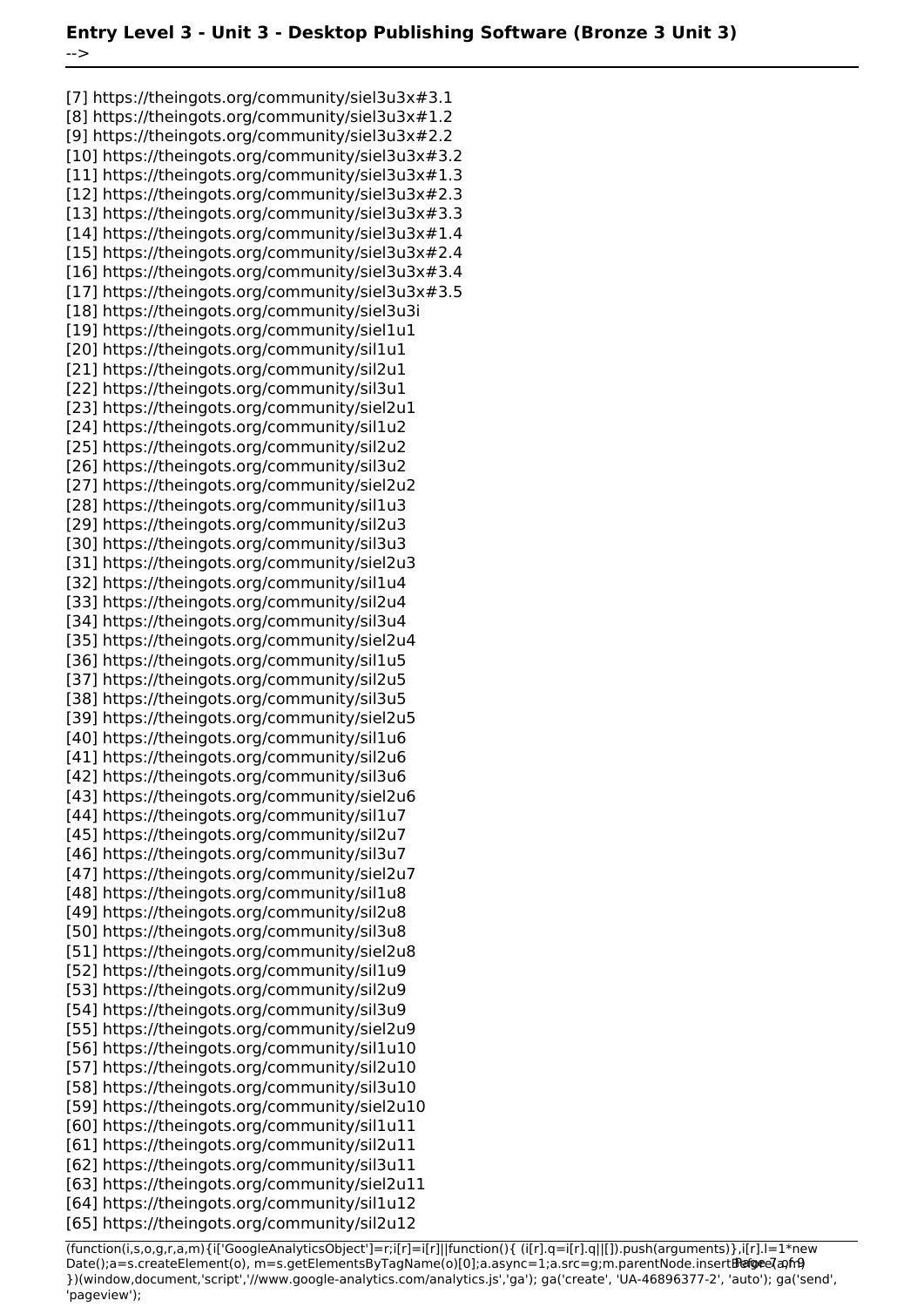[66] https://theingots.org/community/sil3u12 [67] https://theingots.org/community/siel2u12 [68] https://theingots.org/community/sil1u13 [69] https://theingots.org/community/sil2u13 [70] https://theingots.org/community/sil3u13 [71] https://theingots.org/community/siel3u1 [72] https://theingots.org/community/sil1U14 [73] https://theingots.org/community/sil2u14 [74] https://theingots.org/community/sil3u14 [75] https://theingots.org/community/siel3u2 [76] https://theingots.org/community/sil1u15 [77] https://theingots.org/community/sil2u15 [78] https://theingots.org/community/sil3u15 [79] https://theingots.org/community/siel3u3 [80] https://theingots.org/community/sil1u16 [81] https://theingots.org/community/sil2u16 [82] https://theingots.org/community/sil3u17 [83] https://theingots.org/community/siel3u\_noprogression\_1169 [84] https://theingots.org/community/sil1u17 [85] https://theingots.org/community/sil2u17 [86] https://theingots.org/community/sil3u23 [87] https://theingots.org/community/siel3u5 [88] https://theingots.org/community/sil1u18 [89] https://theingots.org/community/sil2u18 [90] https://theingots.org/community/sil3u24 [91] https://theingots.org/community/siel3u6 [92] https://theingots.org/community/sil1u19 [93] https://theingots.org/community/sil2u19 [94] https://theingots.org/community/sil3u27 [95] https://theingots.org/community/siel3u7 [96] https://theingots.org/community/sil1u20 [97] https://theingots.org/community/sil2u20 [98] https://theingots.org/community/sil3U28 [99] https://theingots.org/community/siel3u4 [100] https://theingots.org/community/sil1u21 [101] https://theingots.org/community/sil2u21 [102] https://theingots.org/community/sil3u29 [103] https://theingots.org/community/siel3u10 [104] https://theingots.org/community/sil1u22 [105] https://theingots.org/community/sil2u22 [106] https://theingots.org/community/sil3u32 [107] https://theingots.org/community/siel3u15 [108] https://theingots.org/community/sil1u23 [109] https://theingots.org/community/sil2u23 [110] https://theingots.org/community/sil3u33 [111] https://theingots.org/community/siel3u20 [112] https://theingots.org/community/sil1u24 [113] https://theingots.org/community/sil2u24 [114] https://theingots.org/community/sil3u37 [115] https://theingots.org/community/siel3u25 [116] https://theingots.org/community/sil1u25 [117] https://theingots.org/community/sil2u25 [118] https://theingots.org/community/sil3u40 [119] https://theingots.org/community/siel3u26 [120] https://theingots.org/community/sil1u26 [121] https://theingots.org/community/sil2u26 [122] https://theingots.org/community/sil3u41 [123] https://theingots.org/community/siel3u28 [124] https://theingots.org/community/sil1u27

(function(i,s,o,g,r,a,m){i['GoogleAnalyticsObject']=r;i[r]=i[r]||function(){ (i[r].q=i[r].q||[]).push(arguments)},i[r].l=1\*new Date();a=s.createElement(o), m=s.getElementsByTagName(o)[0];a.async=1;a.src=g;m.parentNode.insertBefore&aภfr9 })(window,document,'script','//www.google-analytics.com/analytics.js','ga'); ga('create', 'UA-46896377-2', 'auto'); ga('send', 'pageview');